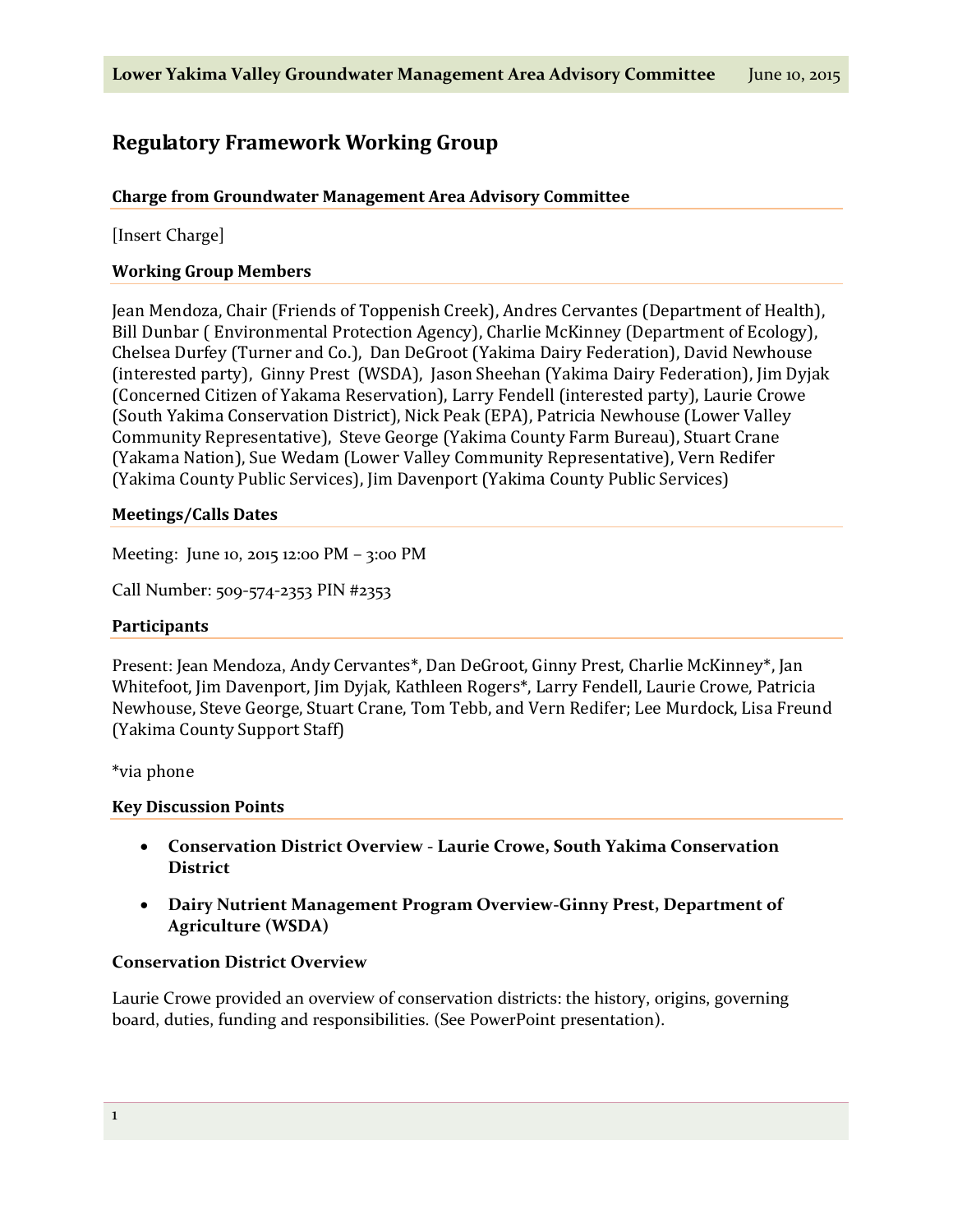She explained that conservation districts are not regulatory agencies, nor are they a subset of the State or County—they are a stand-alone entity. The South Yakima Conservation District (SYCD) partners closely with Department of Agriculture (WSDA), WSU Extension, and the irrigation districts. The district is funded through grants and assessments. SYCD distributes funding (e.g., for irrigation conversions) primarily through a cost/share methodology.

## **Dairy Nutrient Management Plans** (RCW 90.64.070)

Laurie reviewed the responsibilities of conservation districts relative to Dairy Nutrient Management Plans (DNMP). She clarified that only dairy operations are required to have a DNMP. The law, RCW 90.64, requires National Resources Conservation Service (NRCS) standards and specifications, and requires conservation districts to review and certify the DNMP. The SYCD has no enforcement authority.

The question was asked if there is a charge to the dairies, and Laurie replied that there is no charge.

The question was asked if dairies would be considered out of compliance if the SYCD had no funding for its review and certification process. Laurie responded that no, RCW 90.64 states that the dairy will not be out of compliance.

Jim Davenport asked if the GWAC recommended funding be available in this area, could this authority be utilized to obtain funds from the state conservation commission. Laurie replied that it could. (See slide #13)

Further questions: can we make a request for education and outreach? (Response – yes). Can we make a funding request for an irrigation management plan? (Response - possibly.) What is your typical annual budget? (Response – \$200,000 +/-; however, much of that is pass-through funding).

Laurie noted that funding is typically obtained through grants. There might be the potential available for the mobile IAWG program through this source. Tom Tebb observed that Ecology offers grants that complement projects related to non-point source pollution.

Laurie explained that conservation districts benefit from an assessment, collected through property taxes, on irrigated agriculture properties. The assessment is \$5.00 per parcel plus \$.10 per acre. The SYCD collects approximately \$68,000 annually from this source. In response to an observation that the district previously had projects on Mud Lake drain, Sulfur Creek and others, she responded yes, and that grants must be project specific: rarely can a district go back to a previous project [such as those named].

Laurie was asked if the SYCD provides an engineering component and she replied no. The NRCS no longer has an engineer, either. However, the district does have a cost/share to assist with engineering from a private firm. In response to a question regarding what triggers a DNMP update, she responded that an increase in herd size by greater than 10% or change in acreage. She added that it is written into the plan what the triggers are and what happens when the limit is exceeded.

Laurie was asked what role the conservation districts play in other areas that are looking at nitrates – for example, California. Ginny Prest clarified that there are different regulations in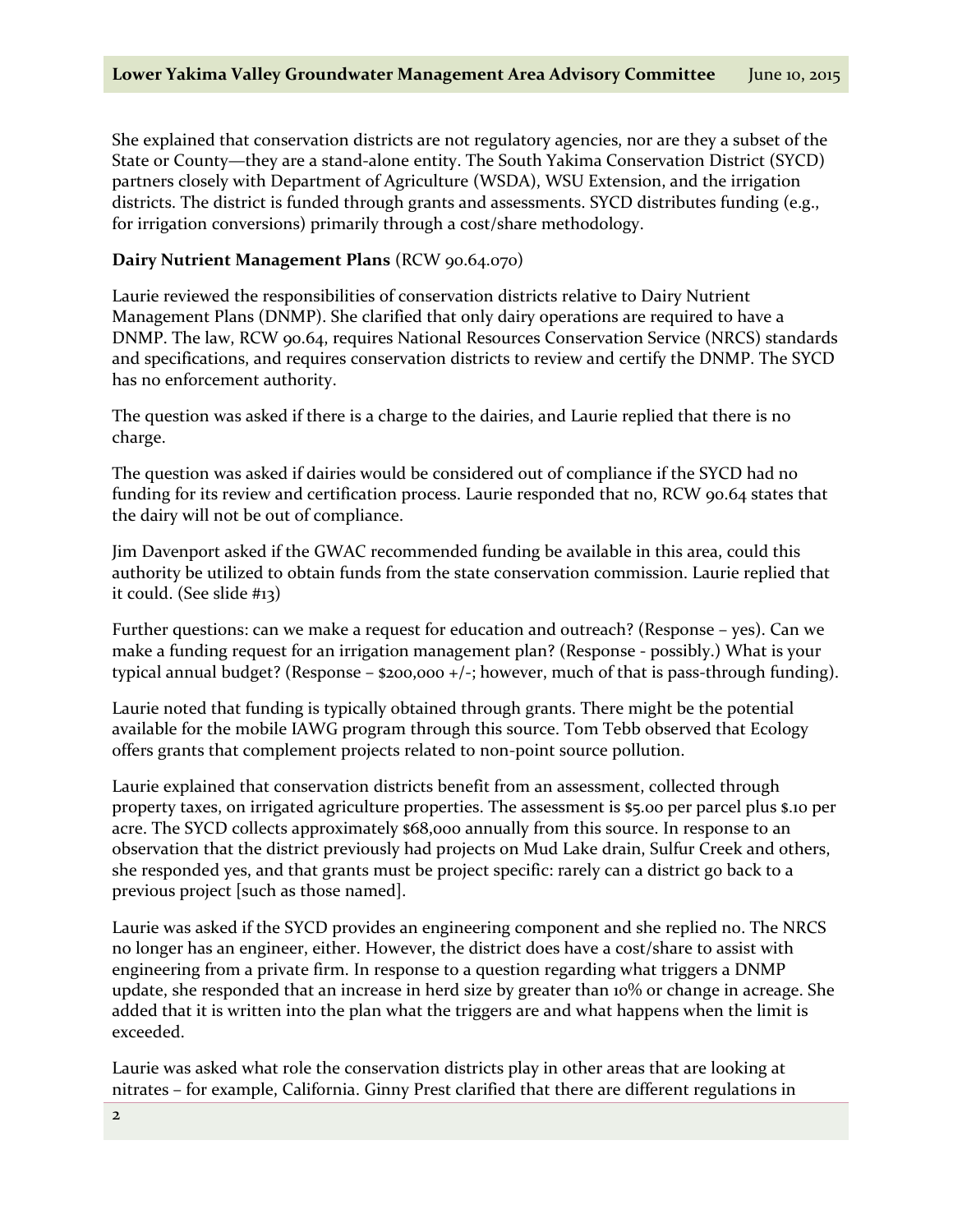different states: in San Joaquin California, for example, the DNMP is split into two components: the manure handling plan and a nutrient land application plan.

Further questions: who writes the DNMPs? (Response – The conservation district assists; experience has taught them that it is challenging for a consultant to write a plan). Jim Davenport asked if there is a template or boilerplate for a dairy nutrient management plan. (Response – no). Jim observed it would be helpful for this group to review the standard plan language, as it would inform this group on the subject matters and issues. In reviewing the checklist (page 2), the question was asked what is the trigger for soil/manure testing. (Response – the testing is required so there is no trigger. The checklist needs to be updated to reflect this). When asked if the conservation district believes that a DNMP is sufficient to protect groundwater, Laurie said yes, provided the recommendation/requirements in the DNMP are followed.

Further questions: has SYCD had recent cost/share projects? (Response – yes, three irrigation conversion projects totaling \$26,000 in 2015). What percent of [Laurie's] time is spent on DNMP's? (Response – the majority of her time is spent on the plans. Remaining time (20-30 hours per month) is dedicated to district manager and bookkeeping duties. She also serves on the GWAC, Resource Conservation and Development (RC & D) and other boards.

In response to a question about the SYCD's former free tree-planting program, Laurie replied that SYCD's primary focus is agriculture, as the lower Yakima Valley is primarily agricultural. On the other hand, the North Yakima Conservation District has more streams and tributaries and hence has a tree program. Each district focuses on the specific characteristics and needs of its area.

Jean raised a question about muskrat habitat quality in the lower Yakima Valley, and offered her opinion that agencies are "pushing us in the direction of a dairy-centered economy." After lengthy discussion Laurie observed that vegetative buffers are the purview of the irrigation districts, not within the scope of the SYCD.

The question was asked if the individual plans identify where excess manure is shipped [off premises]. (Response – no. However, the plan will indicate who will receive excess manure and the volume). A lengthy discussion followed. Laurie explained that if the land base is not adequate for the amount of manure, the plan will indicate with whom the owner has signed agreements [to remove it] and how much manure is planned to be removed. The destination is specified if the dairy does not have enough owned/leased application land base. The group was reminded that neither WSDA nor SYCD has jurisdiction on the Reservation.

It was observed that the purpose of the questions was not finger-pointing, but to gain data. A discussion ensued regarding creating a formula based on the data to identify the amount of manure removed, how much remains, and how much adds to nitrogen loading. It was determined that this was a question for the Data Collection working group.

## **Action:** Ginny will follow up with Kirk Cook regarding data and remand the question back to the Data group.

Further questions: what is the rate of compliance for DNMPs within the SYCD? (Response – high). What are the information sharing opportunities for the EPO? (Response – post information in the SYCD office, share with the NRCS and Board of Supervisors, ask the Farm Service Agency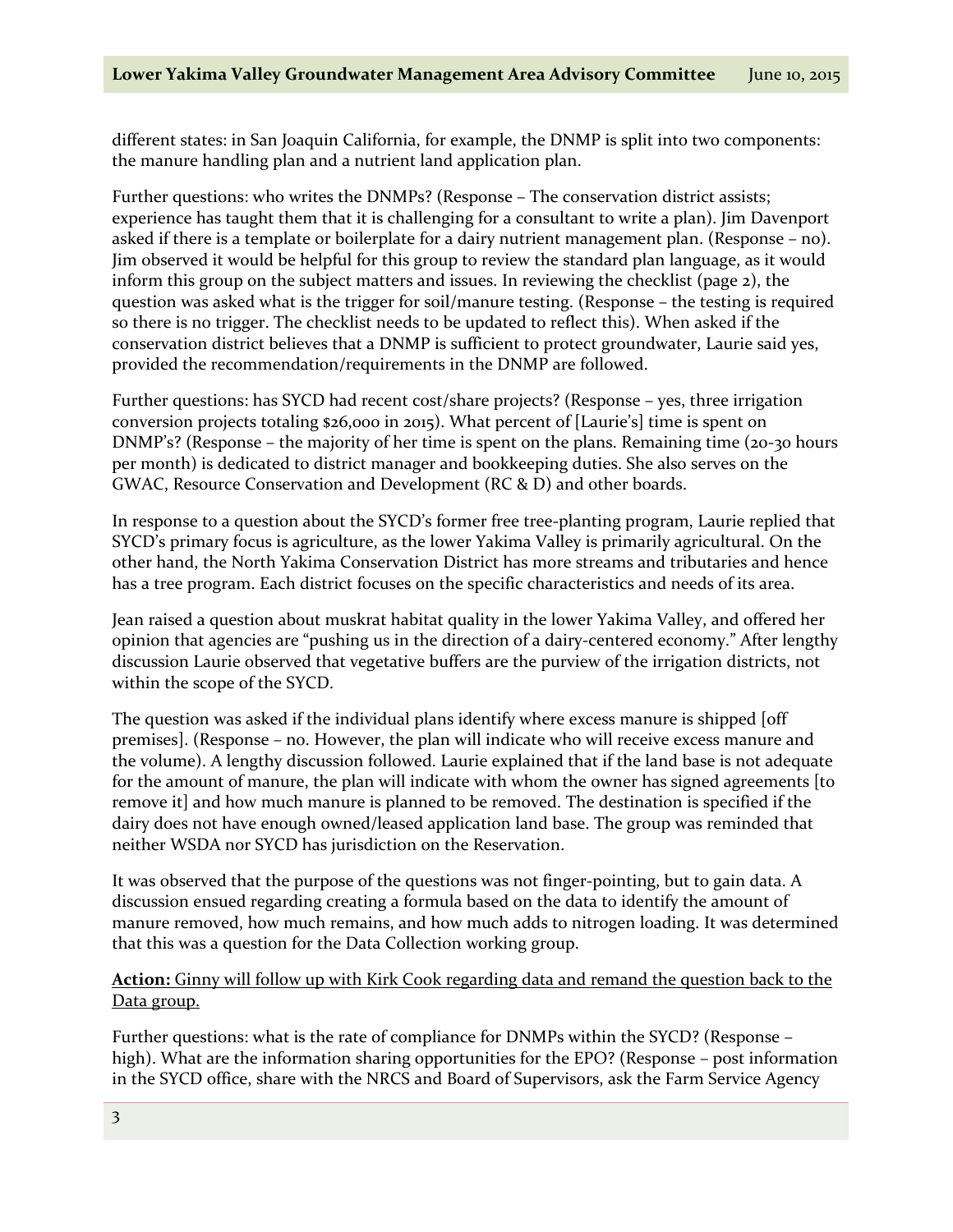(FSA) and the Dairy Federation post it in their newsletters.) If we had money to help with your work, what would you do with it? (Response – irrigation conversions and nutrient management.) Laurie added that moisture meters would be very helpful. When asked why, she observed that it is an instant clue to over-irrigating, high water table, etc. A discussion ensued regarding various moisture meter products, proprietary software, and dealers (GS Long, Simplot).

Moisture meter outreach ideas: invite Simplot/other purveyors to address the GWAC (talk to Dave Fraser, on the IAWG); identify who should be targeted, get the message out about the probes and the pros to them; talk to Troy Peters; host another growers' workshop; ask the *Daily Sun News* run a series on irrigation).

A selling point for a moisture probe program would be the current drought conditions: it's an opportunity to address a current condition [drought] and partner it with the GWAC's work. The question was asked if there might be drought money available that could be used for this purpose. The group concluded that ultimately this idea is the purview of the IAWG.

# **Dairy Nutrient Management Program Overview (RCW 90.64)-Ginny Prest, Department of Agriculture (WSDA)**

Ginny Prest provided an overview of WSDA's Dairy Nutrient Management Program (see presentation).

She pointed out gaps in the current regulations. 1) WSDA cannot require dairies to follow their DNMPs. 2) While dairies cannot discharge to the waters of the state, that mandate is difficult to apply to groundwater because it is difficult to track the pollutant directly to the source of pollution. 3) Agronomic application records are a requirement but when nutrients are applied at rates above agronomic rates enforcement is limited. When asked to define an agronomic rate, Ginny explained that it is "meeting crop needs." Simply put, applying nutrients at the right time, at the right place, and in the right amount. The important point is, identifying how much nitrogen is left after nutrient uptake. Geographic adjustments (eastside and westside requirements may need to be different) may have to be made; it still under question at WSDA. She observed that big dairies are hiring consultants and trying to meet the DNMP requirements. She observed that tremendous progress has been made in the Dairy Nutrient Management Program in the last 10 years. She felt that education and comments made during inspections were key to this.

Ginny also stated that the Clean Water Act applies to surface water only, while the Safe Drinking Water Act applies to groundwater. Jean agreed to look this up.

She also noted a shortcoming in the current rule (WAC 16-611): the one-foot soil testing requirement is insufficient. It should go deeper (3 to 4 feet depending on crop rooting depth) in order to get at groundwater. The issue is moving to something that can be documented.

**ACTION:** The request was made to ask the Department of Ecology and WSDA Water Quality Committee to make a presentation to this group.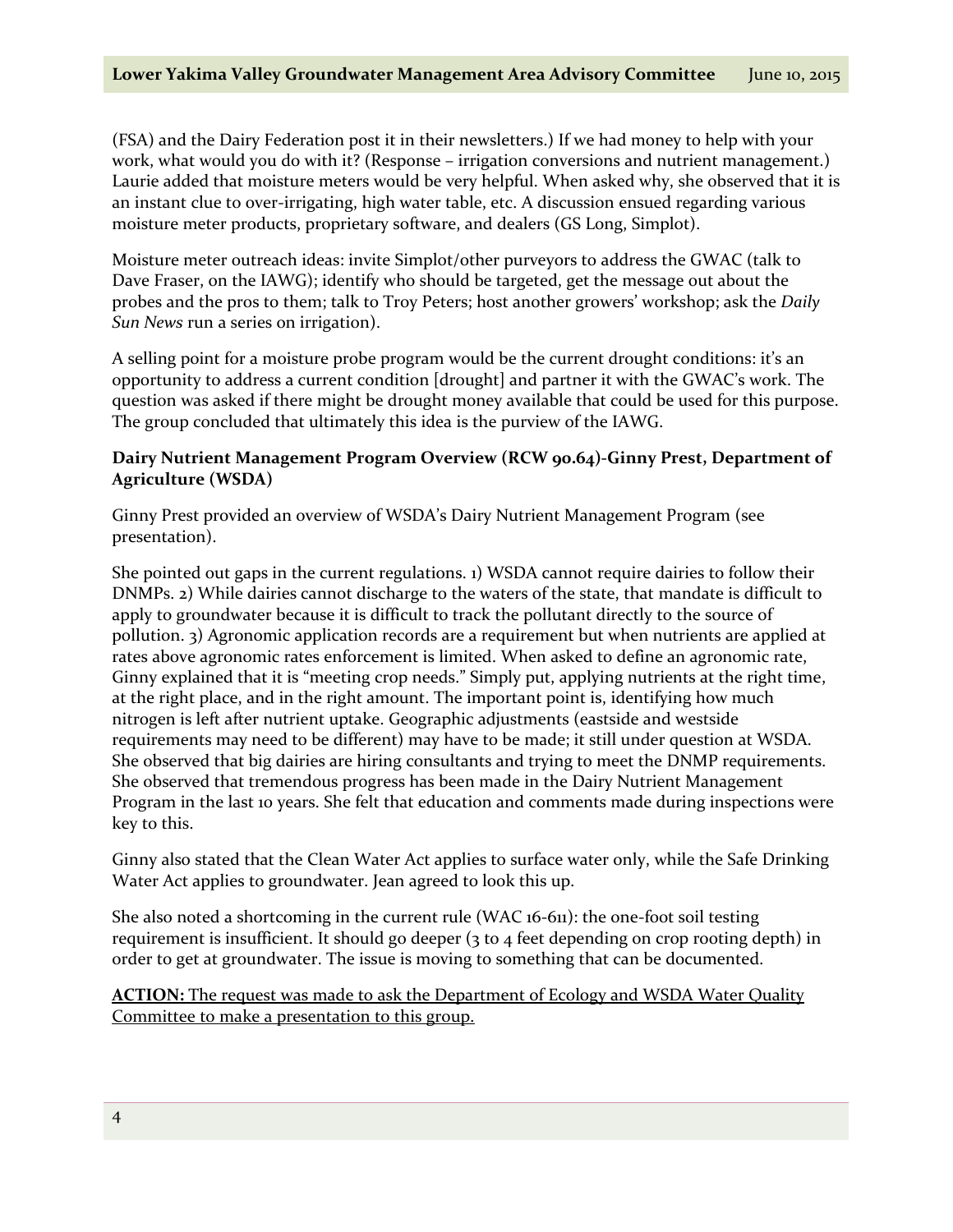Ginny reviewed her 11 year history with WSDA, noting that record-keeping has improved over time. Ginny continued that the dairy industry is the only one required to keep records. They must document what/where they're moving the manure.

A question was raised whether a DNMP identifies the Yakama Reservation as a manure export destination. A lengthy discussion ensued, with Laurie reminding the group again that the DNMP does not identify where the manure may be taken. She explained again SYCD's responsibilities and the WSDA's authority relative to Dairy Nutrient Management Plans. Current regulations require dairies to keep record of nutrient analysis and, if they are exporting manure, to identify who is receiving the manure and how much. For questions about the Reservation, members were advised to contact the EPA.

A concern was also expressed about how thoroughly WSDA investigates complaints of manure spills.

Ginny stated that some of the questions raised reflect gaps in regulations. WSDA only has authority over surface water discharges (dairies cannot discharge to waters of the State), reporting and ensuring that the dairies have a DNMP. She added that WSDA is issuing compliance notices and penalties. Statewide, 45 penalties representing 25 dairies have been issued. Most are in Whatcom County. She agreed to report back on enforcement statistics for Yakima County for the last five years.

**Action:** Ginny Prest will come back to this group in August to take additional questions and report back on enforcement statistics for Yakima County for the last five years. She will address compliance rates (85% compliance versus 15% noncompliance) in Yakima County, in response to the question, *approximately many animals are represented in the noncompliant dairies?*

**Parking lot questions:** Ginny will follow up with Kirk Cook regarding manure separation statistics and the amount of nitrogen loading from that source. The information will be reported back to the Data group.

#### **Future Sessions**

Due to lack of time, the draft timeline and goals and objectives were not discussed. Jean reminded the group that the goals and objectives need further discussion.

The group agreed to skip the July meeting and hold its next meeting on August 12 at Radio KDNA. The meeting will begin at 5:30 PM to allow more participants to attend.

Action: Participants were asked to write down the highlights of today's presentations and leave them with Jean before departing. Alternately, participants may email their highlights to Jean.

**Action:** Jean will ask the Department of Ecology and WSDA's Water Quality Committee to make a presentation to this group.

**Action:** Ask Simplot/other purveyors of irrigation equipment to address the GWAC.

Meeting Adjourned: 3:15 PM